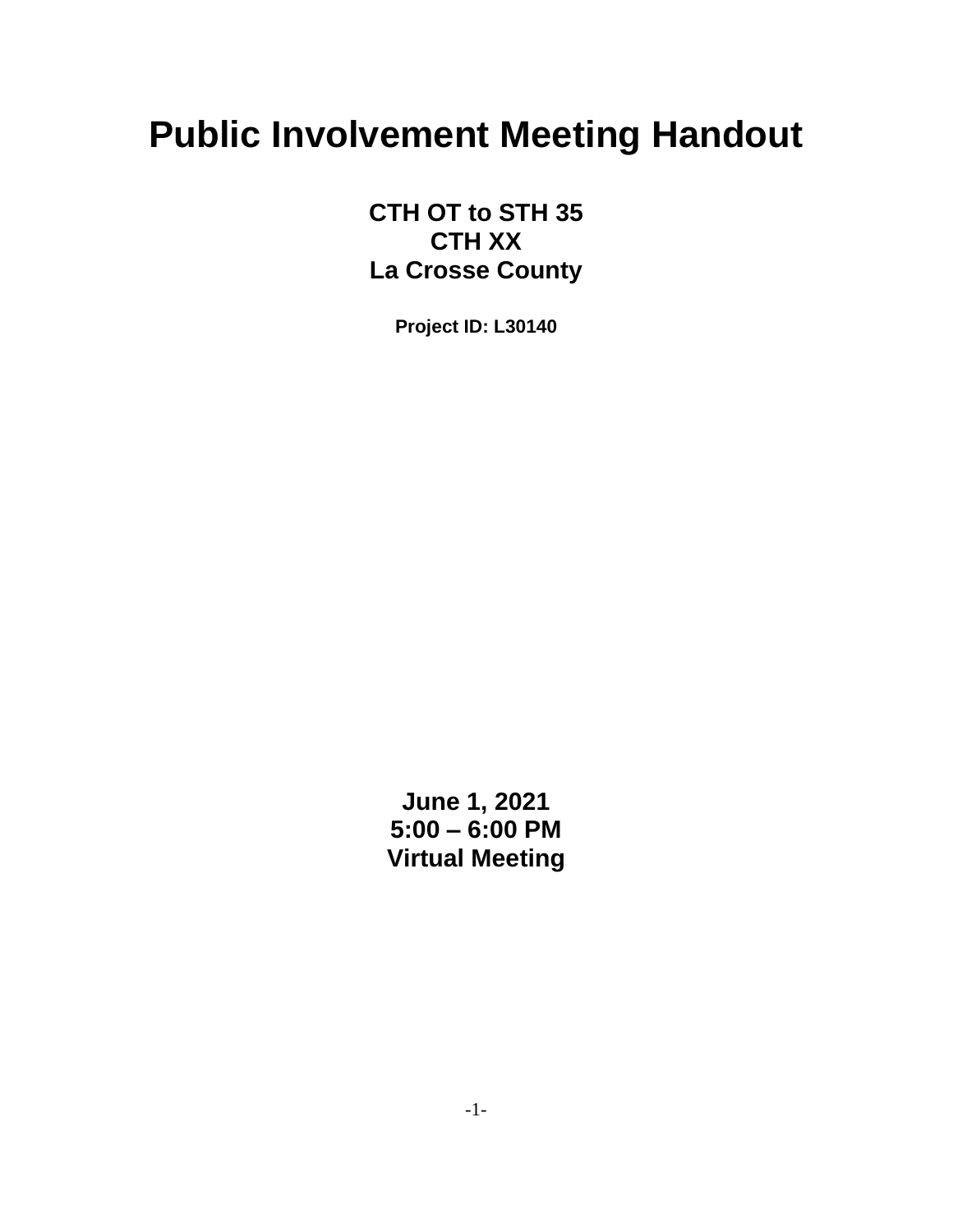## **Purpose of the meeting**

The La Crosse County Highway Department is proposing to recondition CTH XX between CTH OT and STH 35. The project is located in Sections 18 & 19, T17N, R7W, Town of Onalaska, Sections 11, 13, & 14, T17N, R8W, Town of Onalaska, Sections 2 & 3, T17N, R8W, Town of Holland, and Sections 26, 34 & 35, T18N, R8W, Town of Holland, La Crosse County, Wisconsin.

The existing roadway is a two lane county highway consists of 12 foot driving lanes, shoulder widths vary from 0' to 6' with a 4 foot paved shoulder between CTH OT and Remus Road. The proposed roadway will be built with 12 foot driving lanes and 6 foot shoulders (5 foot paved shoulders). The project will reconstruct the CTH XX/ CTH OT intersection to meet current design standards and reconstruct the CTH XX/ CTH MH intersection to include a turn lane to improve traffic flow. CTH XX will also be reconstructed through New Amsterdam to include curb and gutter and storm sewer. The speed limit on CTH XX ranges from 25 mph to 55 mph. CTH XX will be closed to through traffic during construction. Alternate routes area available.

#### *Purpose*

This purpose of the proposed project is to improve the roadway by:

- Reconditioning the roadway surface
- Improve select intersections
- Improve drainage

#### *Need*

The project is needed because the existing pavement structure is in poor condition and exhibits signs of pavement distress. The existing roadway needs to be reconditioned in order to increase the service life of the existing pavement structure. The intersection of CTH XX and CTH OT needs to be improved for better geometry to meet current design standards. The CTH XX and CTH MH intersection will include an added turn lane on CTH MH to improve traffic flow. CTH XX through New Amsterdam will be reconstructed with curb and gutter and storm sewer to improve drainage.

A Local Officials Meeting was held on May 26, 2021.

The purpose of this Public Informational Meeting is to obtain public input into the proposed improvements.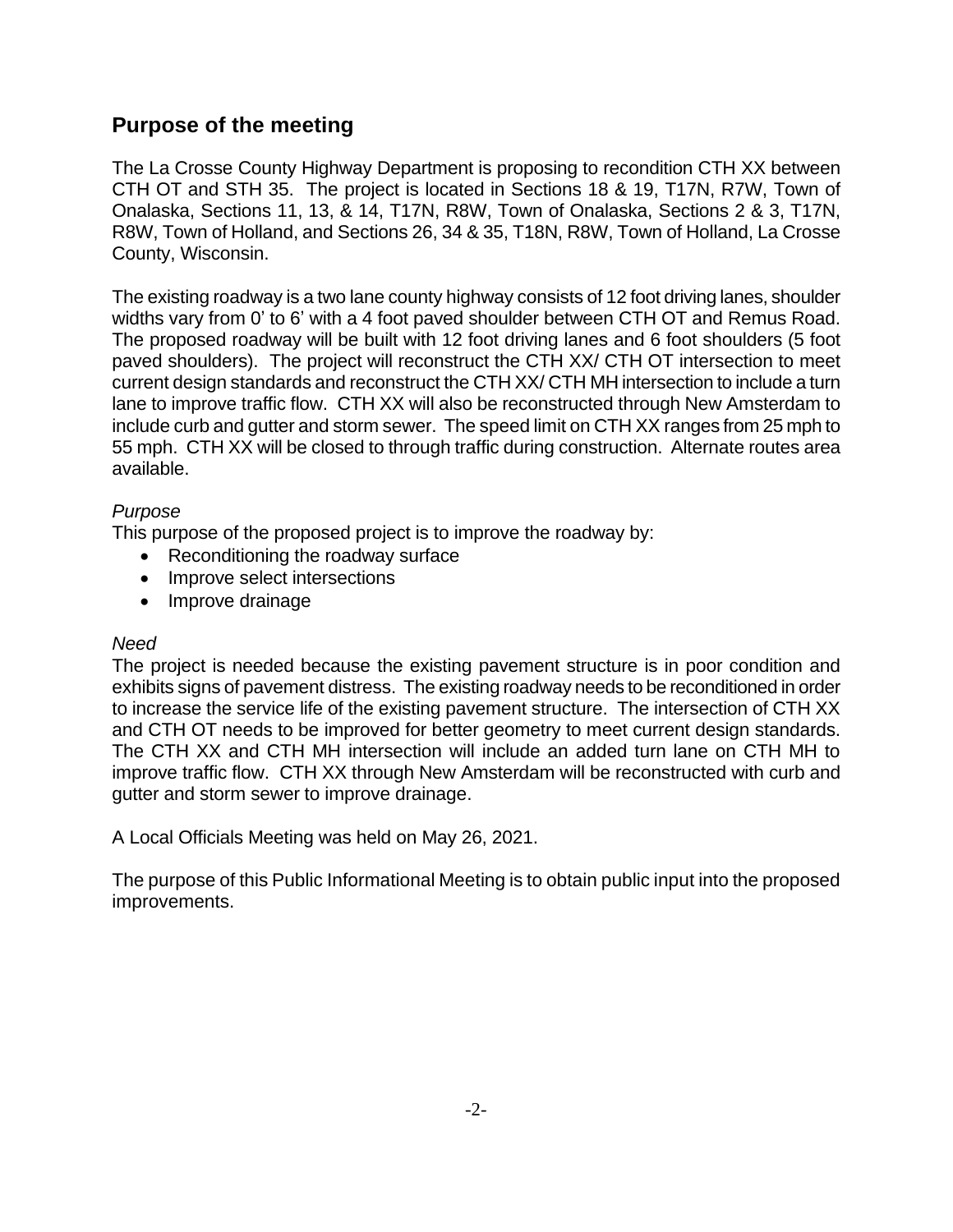# **Project information**

La Crosse County is proposing to improve approximately 5.93 miles of CTH XX. The proposed design speed for the project is 55 mph in the rural section and 25 mph through New Amsterdam. The 2023 construction Average Daily Traffic is 1625 vehicles per day and the 2043 design ADT is 2415 vehicles per day. Proposed improvements include: reconditioning CTH XX via pulverize and relay, new roadway surface, reconstruction of the CTH XX and CTH OT intersection, CTH XX and CTH MH intersection and CTH XX through New Amsterdam, curb and gutter, storm sewer, pavement marking and all other items incidental to the completion of the project.

These improvements will increase overall safety of the roadway.

The environmental document for this project was submitted on May 1, 2021. No historical or archaeological sites were identified. Two hazardous materials sites were identified within the project limits.

Estimated Construction Costs – Please note that construction costs are only an estimate. As final plans are developed, the estimate will be updated. Final costs will depend on the results of the bid letting.

Approximate Construction Cost: \$5,000,000 Local (County): 100%

# **Proposed traffic impacts**

Construction is scheduled to begin in Spring/Summer 2023.

During construction, CTH XX will be closed to through traffic. Access will be maintained throughout construction operations to residential, commercial, and agricultural properties located within the project limits. Alternate routes are available.

Alternate Route A: CTH OT – STH 35 – USH 53 – STH 35 (Route Length = 7.7 miles)

Temporary driveway closures will be necessary during parts of the construction process. La Crosse County will contact homeowners and businesses in advance before closing a driveway.

Construction is currently scheduled for completion in Fall 2023.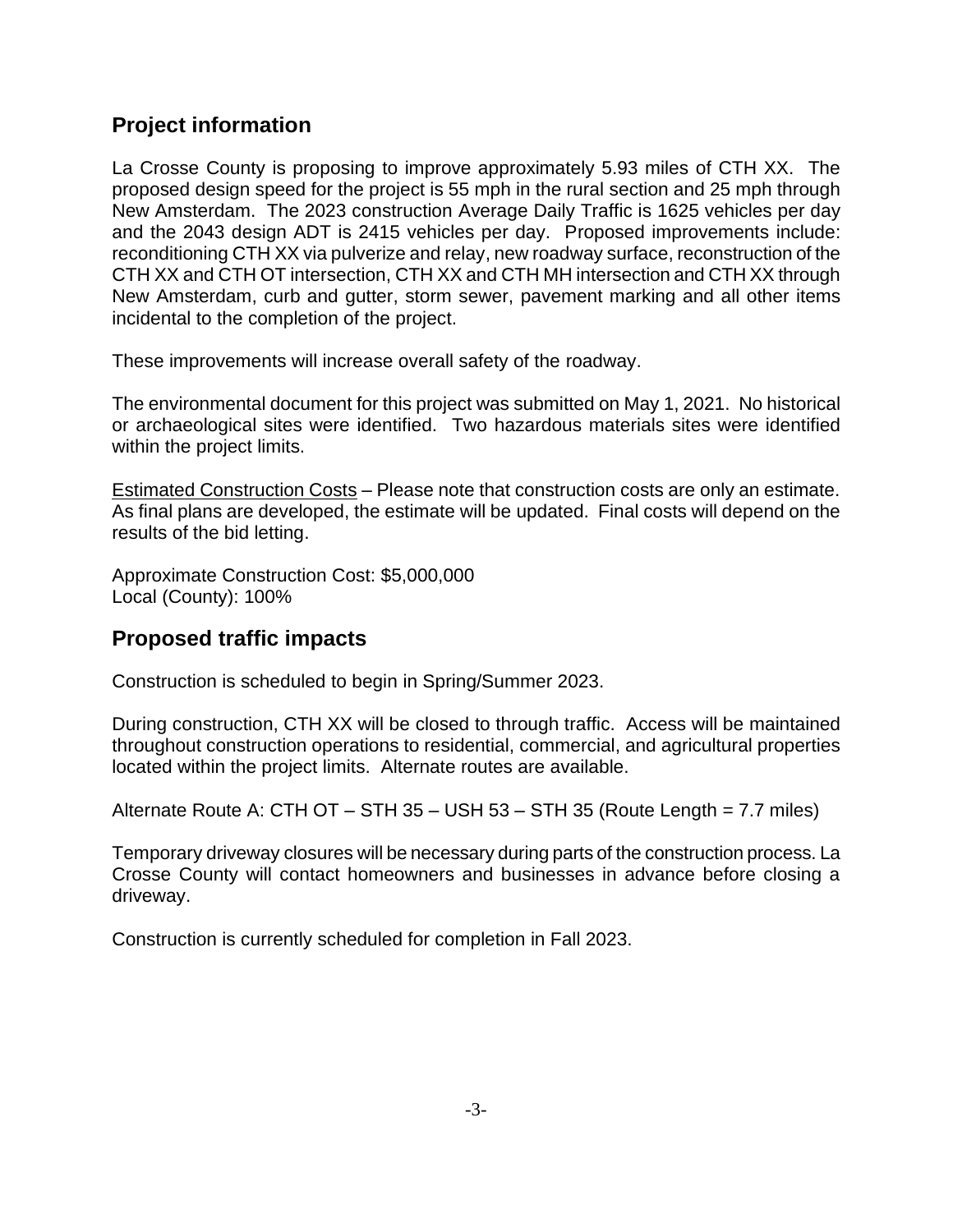### **Real estate**

Additional right of way will be required for this project. Preliminary right of way impacts are shown on the exhibits. La Crosse County expects to begin real estate acquisition in 2022.

# **Project update/next steps**

| Final Environmental Report Summer 2021 |  |
|----------------------------------------|--|
|                                        |  |
|                                        |  |

Agency Coordination to Date

#### **State Historical Society of Wisconsin**

The state and local historical societies have been contacted regarding this subject. Their responses will be included in the environmental document when they are received.

#### **Department of Natural Resources**

The WisDNR has been contacted regarding this project. Their comments will be included in the environmental document when they are received.

#### **US Army Corps of Engineers**

Consultation with the USACOE is ongoing and will be completed in the near future. Their comments will be incorporated into the environmental documents when they are received.

#### **US Fish & Wildlife Service**

The FWS will be contacted regarding this project. Their comments will be included in the environmental document when they are received.

#### **Department of Agriculture, Trade and Consumer Protection**

DATCP will not be contacted regarding this project.

#### **Natural Resources Conservation Service**

NRCS will not be contacted regarding this project.

#### **Wisconsin Bureau of Aeronautics**

The WisBOA has been contacted regarding this project. Their comments will be included in the environmental document when they are received.

#### **Utilities**

CenturyLink, Charter Communications, Dairyland Power Cooperative, Midwest Natural Gas, Inc., Riverland Energy Cooperative, Village of Holmen, Windstream, and Xcel Energy have facilities within the project area.